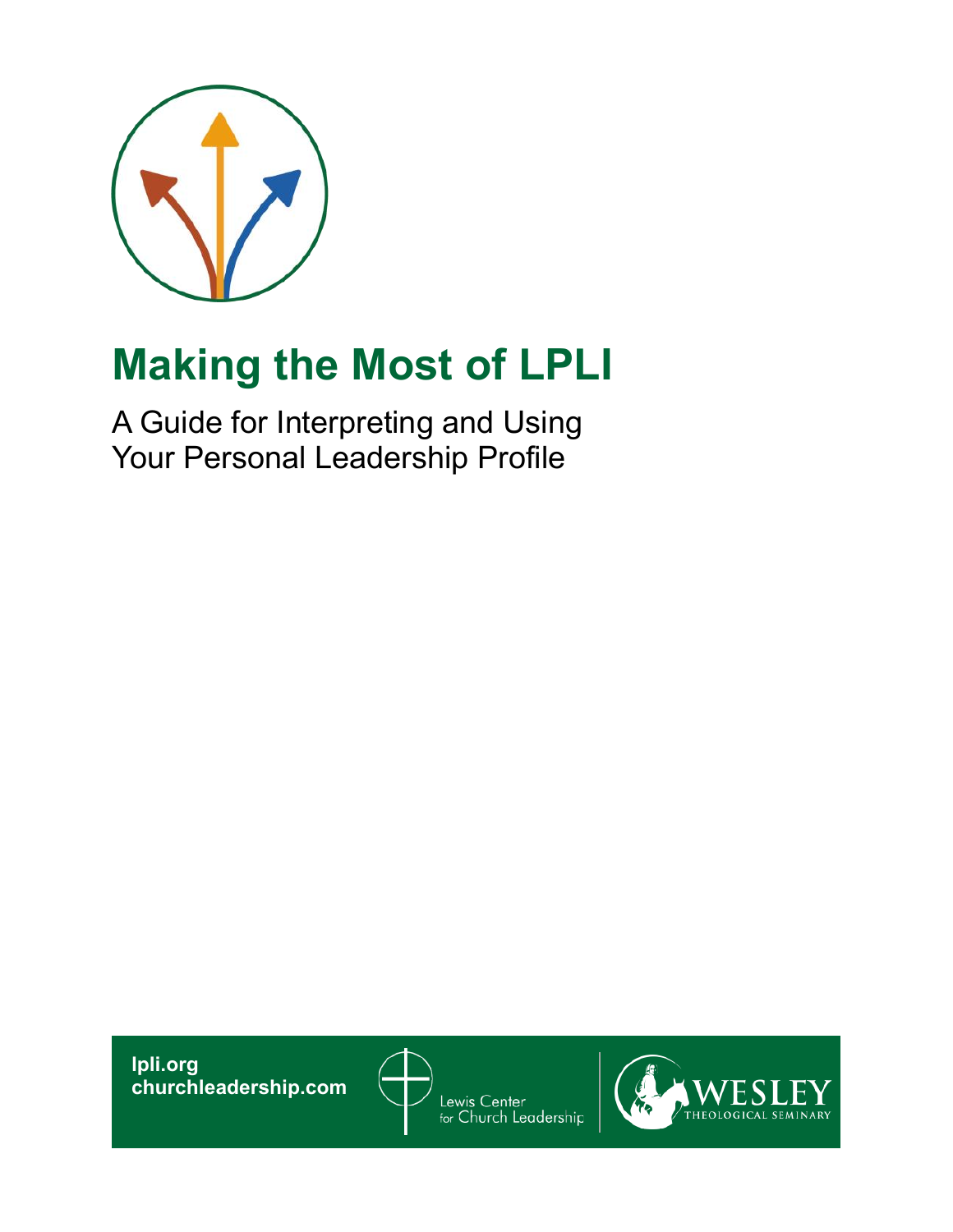**The purpose of LPLI, the Lewis Pastoral Leadership Inventory™, is to help good leaders become even better! But receiving feedback is only the first step in this process. To grow and develop as a leader you must take the time to learn from your feedback and act on what you have learned. This guide is designed to lead you through a process of analyzing your results, discussing your results with others, and formulating an action plan to improve your effectiveness in ministry.** 

# **1. Analyzing to Your Feedback**

### **First Impressions**

Receiving anonymous feedback can be emotionally challenging. When you first reviewed the LPLI feedback, you may have experienced surprise, disappointment, pride, concern, and other emotions. You may have tried to explain away anything that felt uncomfortable or seemed wrong to you. But it is important to keep an open mind about aspects of the report that might be confusing or uncomfortable to you.

**Name some of the feelings you experienced when you first saw your profile. What caused you discomfort or defensiveness?** 

Look at your overall scores in the three broad categories of character, competence, and contribution. Many ministry leaders score highest in character and lowest in contribution.

#### **Did you score highest in character, competence, or contribution? What do you think that means?**

It can be very helpful to note the indicators on which your scores differ most from those of your observers. Knowing where others see you differently than you see yourself can inform a more reliable self-image and allow you to deal with others in ways that acknowledge their perceptions.

When your scores and observer scores are very similar, it indicates self-awareness. If you consistently score yourself higher than your observers score you, it may suggest that you think you are doing a better job than you really are. If your observers assess you more highly than you assess yourself, you may set very high expectations of yourself or judge yourself more harshly than others do.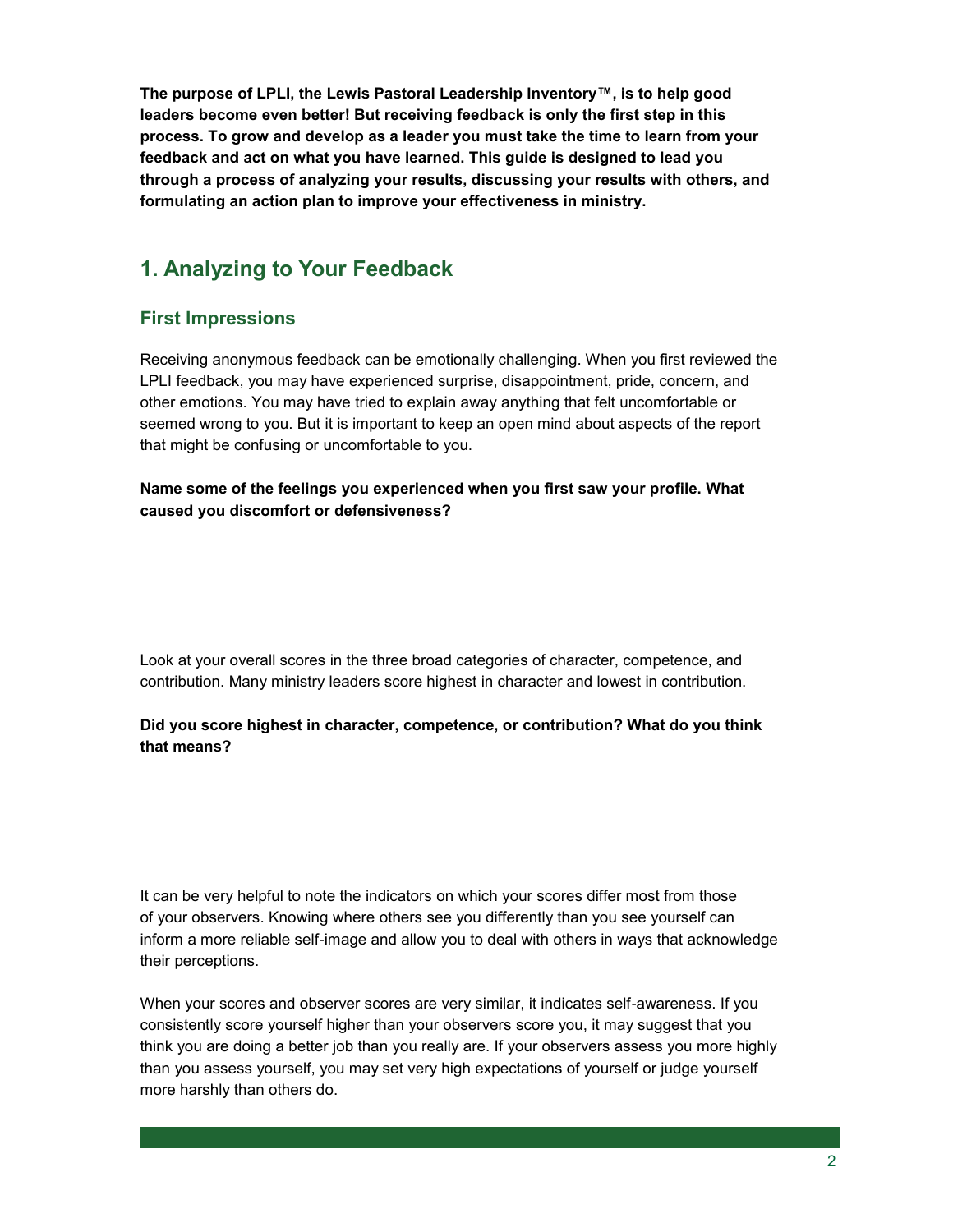**List some of the indicators where the discrepancy is greatest between your selfassessment and that of your observers?**

**What do you think this means?**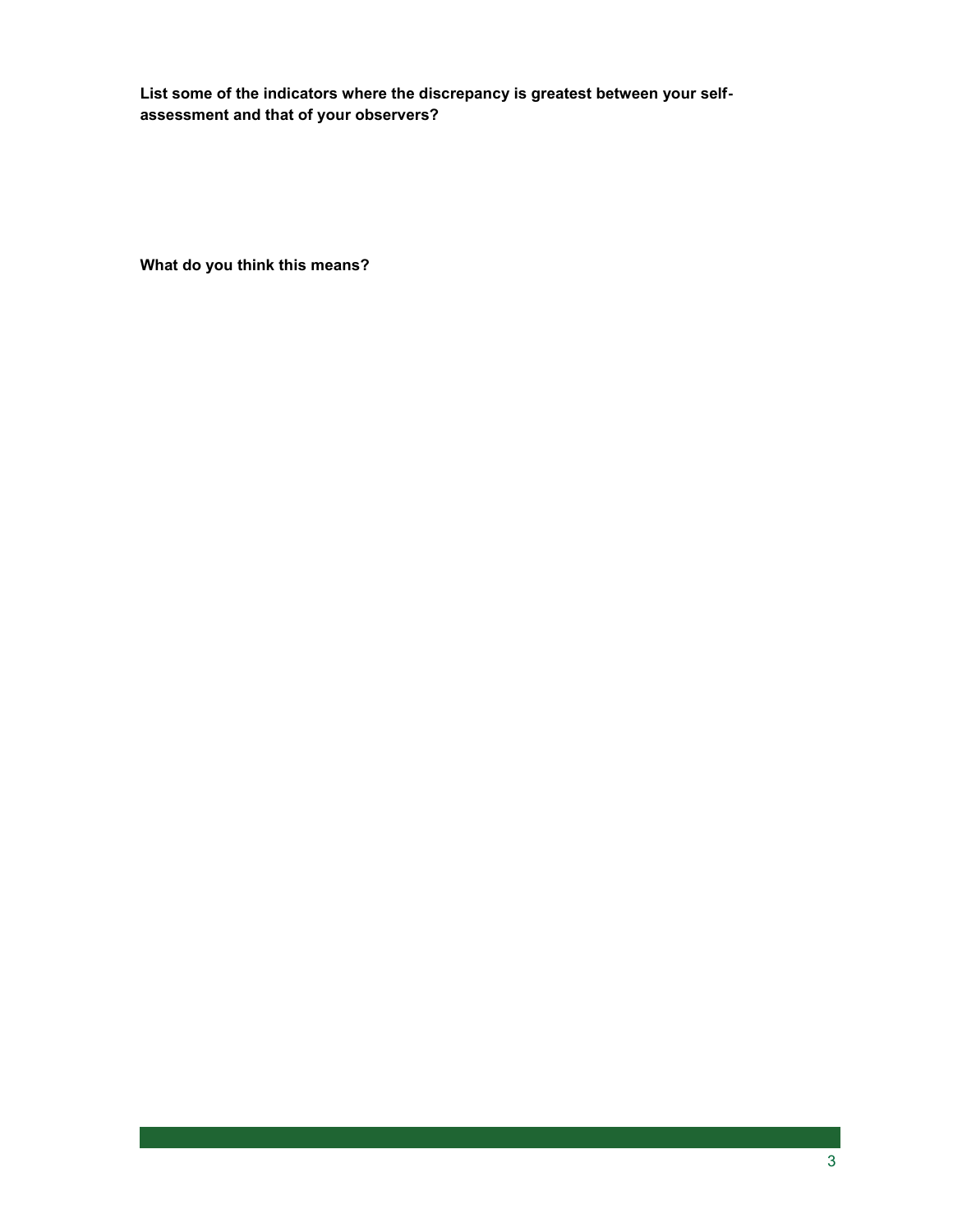## **Strengths**

Strengths are reflected by your high scores. Your profile lists the ten indicators where you assessed yourself highest and the ten where your observers assessed you the highest.

**Are you surprised by anything that appeared or failed to appear among your strengths?** 

Look at any indicators where your observers gave your significantly higher scores than you gave yourself.

**Are there any hints about strengths you didn't realize you had?**

**Overall, how might you best utilize these strengths in your ministry?**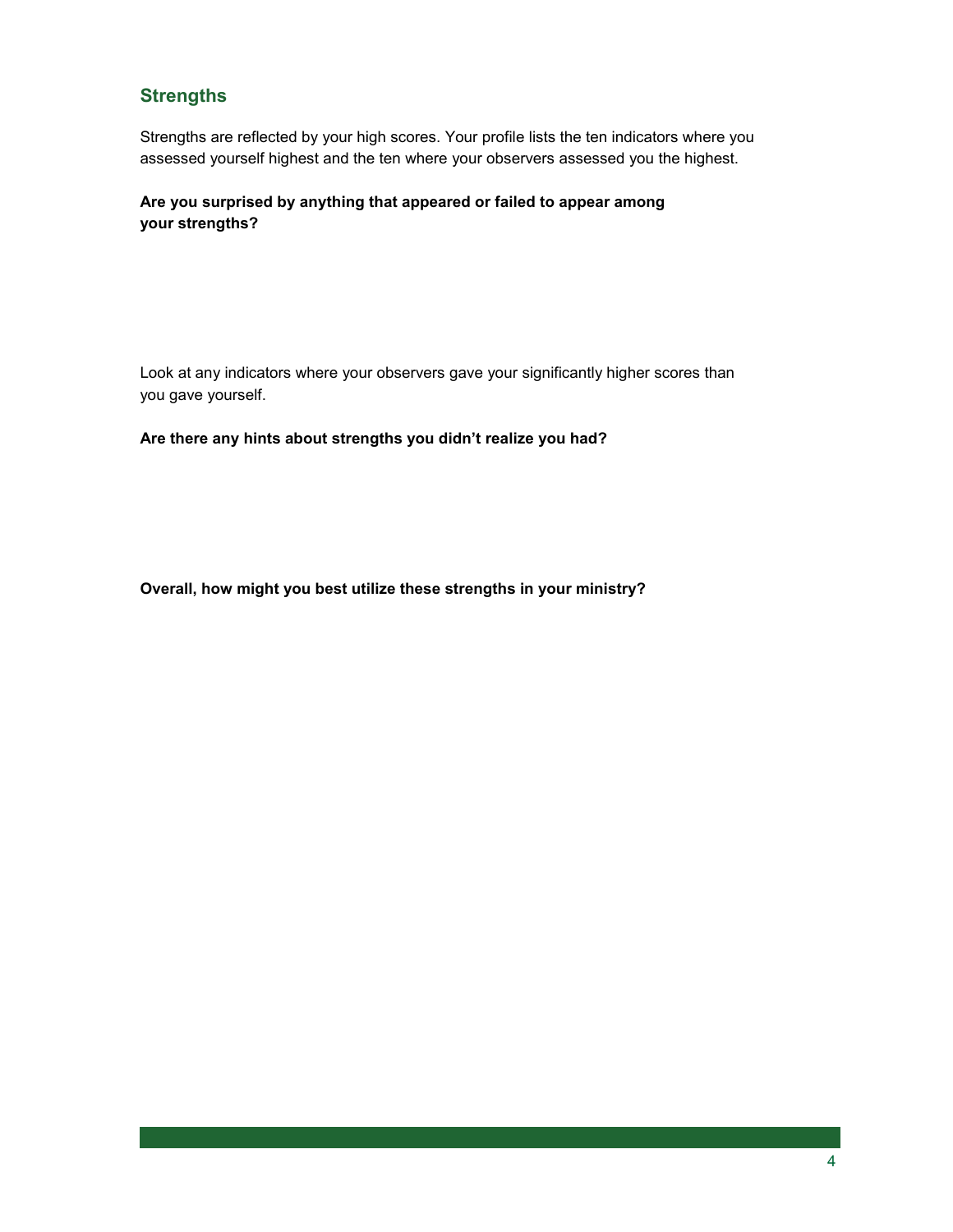## **Areas for Improvement**

Lowest scores show where there is room for improvement. Your profile lists the 10 indicators where you assessed yourself lowest and the 10 where your observers assessed you the lowest.

**Where is improvement most critical?** 

**Can you leverage your other strengths to manage these areas? How might you draw on the strengths of others to address these areas?**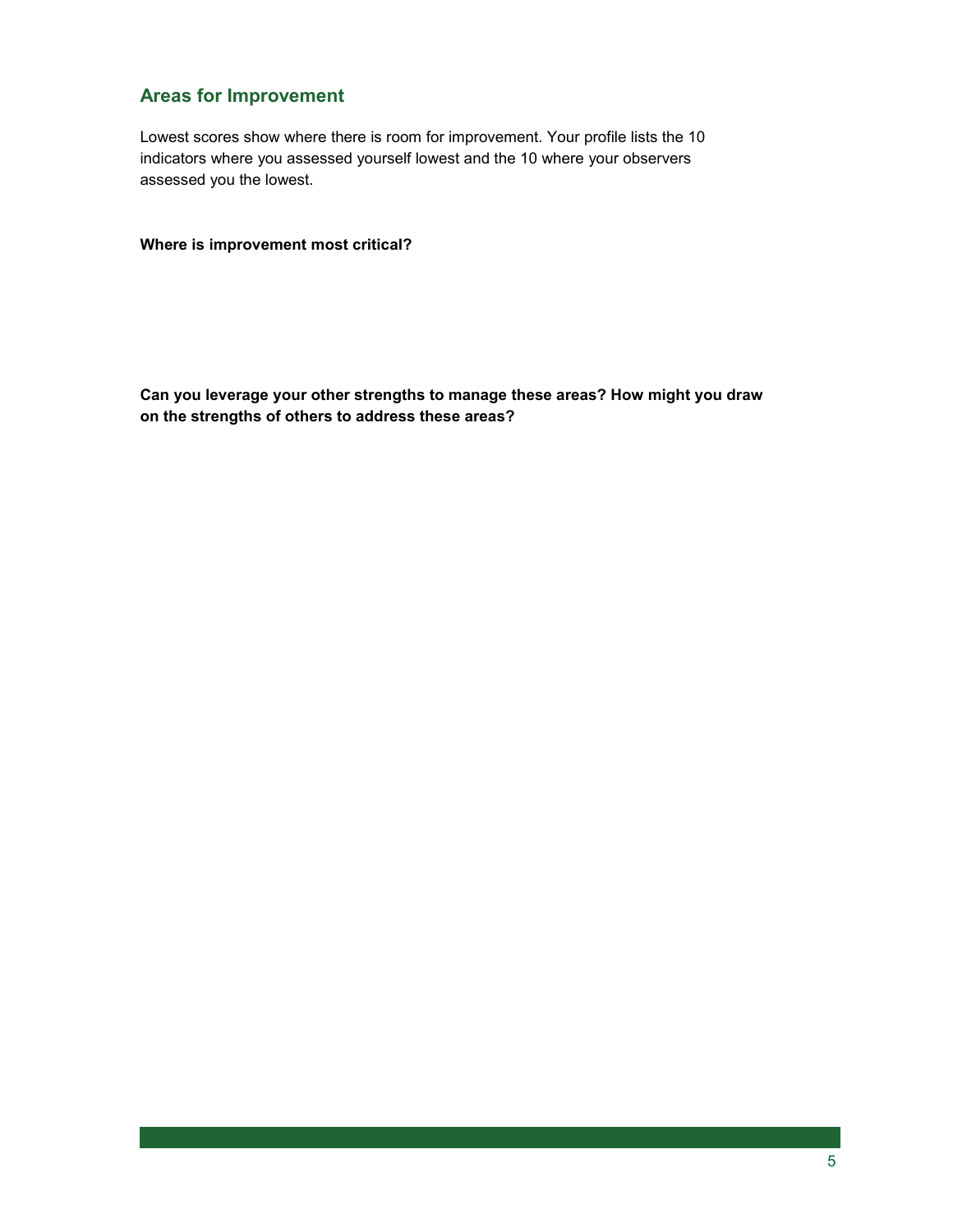# **2. Discussing Your Feedback with Others**

Lovett H. Weems Jr., founding director of the Lewis Center for Church Leadership, has said that the most important benefits of LPLI come from the conversations it makes possible. Discussing your feedback with others will enhance what you learn and provide important input on how you can use the results to improve your leadership.

Potential conversation partners might include:

- a supervisor and/or a member of your supervisory committee
- a mentor
- a leadership coach
- a trusted colleague
- one or more of the individuals you asked to serve as observers

**Identify some people with whom you might discuss your feedback.**

Some possible discussion areas might include:

- Examining and explaining differences between your self and observe scores on particular items
- Asking your conversation partners to identify examples of where they see some of your strengths or weaknesses manifested
- Identifying next steps to be more effective based on what you've learned
- Getting the necessary support and accountability you need

**Drawing on the work you have done to this point to identify gaps, strengths, and areas for improvement, list some issues to discuss with your conversation partner(s).** 

Provide a copy of your Leadership Profile to your conversation partner. Explain that you are seeking his or her candid and honest input. Schedule a time to get together.

**Following your meeting, record what you learned and any steps you plan to take.**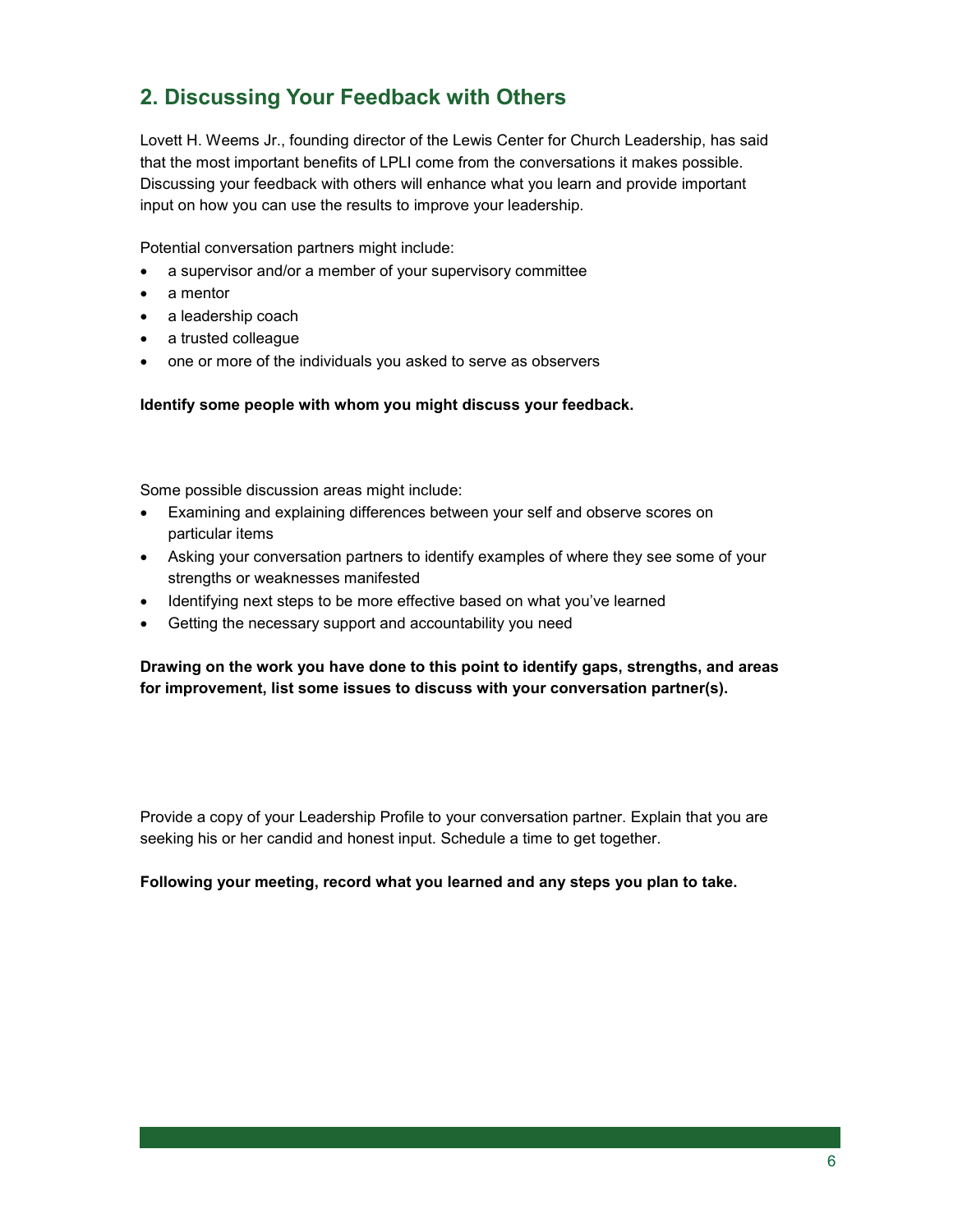# **3. Developing a Personal Action Plan**

Do you want to improve your ministry based on what LPLI has revealed? You'll have the greatest success if you develop an action plan that includes specific goals. In developing an action plan, you should:

- 1. Concentrate on just a few of the indicators of effectiveness you want to strengthen.
- 2. Identify resources, persons, or continuing education that will help you develop a plan.
- 3. Identify specific behaviors, actions, or steps to which you commit to improve.
- 4. Set specific goals to keep you focused on these actions.
- 5. Share your goals with others to create accountability.
- 6. Record actions and review your progress regularly.
- 7. Seek additional feedback along the way.

Here is a simple example of an action plan developed by a pastor related to the competency of "appreciating and celebrating the accomplishments of others."

- *1. I will increase the frequency with which I show appreciation and celebrate the accomplishments of others.*
- *2. I will read* Enhancing the Heart: A Leader's Guide to Rewarding and Recognizing Others *by James M. Kouzes and Barry Z. Posner.*
- *3. I will regularly express my gratitude to church members and leaders for their involvement and support of the church's ministry through personal and public means.*
- *4. I will call or write one church member each day to thank them for a specific way they support the church.*
- *5. I will let a colleague know of my goal and ask them to encourage me to stay with it.*
- *6. I will develop a list of church members and groups to thank and when I thanked them, confirming every Friday that I have completed the necessary thank you's for that week.*
- *7. I will ask a few of my original conversation partners if they think I am doing a better job of showing appreciation and take LPLI again in a year to gauge improvement.*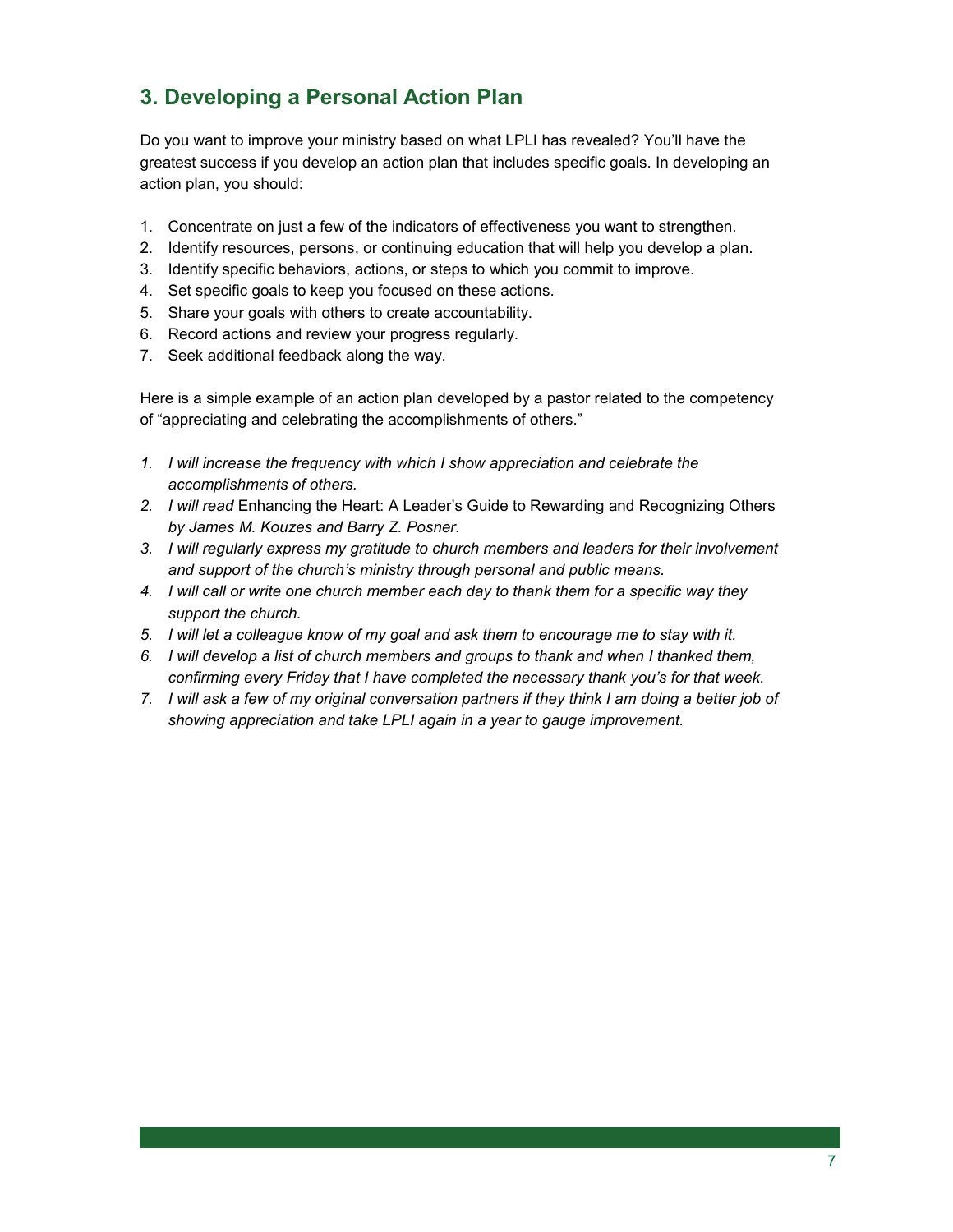## **Personal Action Planning Template**

Use this template to develop an action plan for one indicator you wish to improve.

**Name the indicator of pastoral effectiveness you wish to strengthen.**

**List the resources, resource persons, or continuing education opportunities you will consult in developing a game plan?** 

**List the specific behaviors, actions, or steps to which you must commit to see improvement in this area?** 

**Formulate specific goals for implementing these behaviors, actions, or steps.** 

**Identify people with whom to share your goals so that they can help keep you on track.**